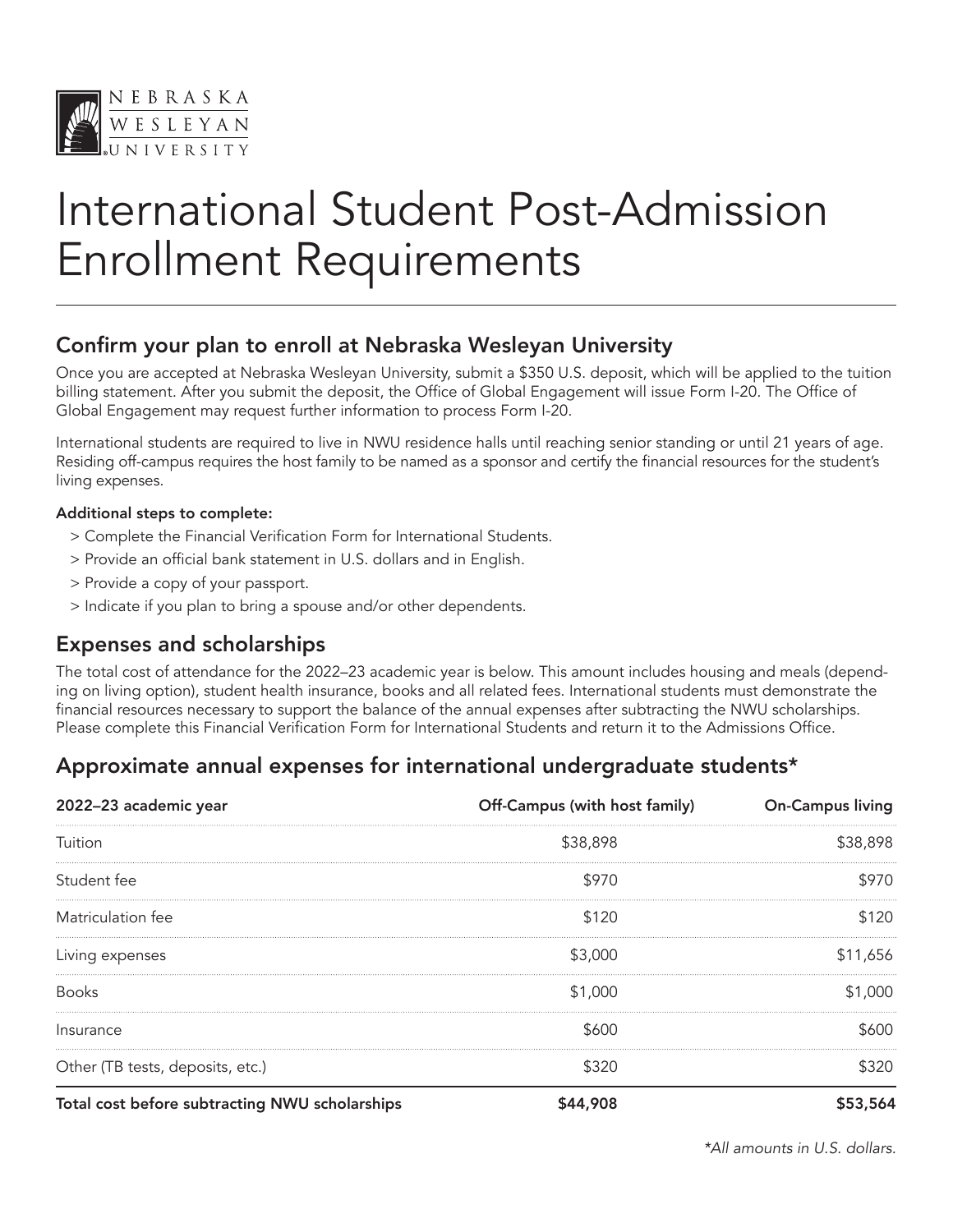# Financial Verification Form for International Students

| Mail documents to:<br><b>Admissions Office</b><br>Nebraska Wesleyan University |                                                                                                          |  |
|--------------------------------------------------------------------------------|----------------------------------------------------------------------------------------------------------|--|
| 5000 Saint Paul Avenue<br>Lincoln, Nebraska 68504-2794<br>U.S.A.               | ,我们也不会有什么。""我们的人,我们也不会有什么?""我们的人,我们也不会有什么?""我们的人,我们也不会有什么?""我们的人,我们也不会有什么?""我们的人                         |  |
|                                                                                |                                                                                                          |  |
|                                                                                |                                                                                                          |  |
|                                                                                |                                                                                                          |  |
|                                                                                |                                                                                                          |  |
|                                                                                |                                                                                                          |  |
|                                                                                |                                                                                                          |  |
|                                                                                |                                                                                                          |  |
| <b>Family information</b>                                                      | If you are related to a Nebraska Wesleyan graduate(s), please state the name(s) and relationship to you: |  |
|                                                                                |                                                                                                          |  |
|                                                                                |                                                                                                          |  |
| Names and address of applicant's parents or legal guardians:                   |                                                                                                          |  |
|                                                                                |                                                                                                          |  |
|                                                                                |                                                                                                          |  |
| Address:                                                                       |                                                                                                          |  |
|                                                                                |                                                                                                          |  |
|                                                                                |                                                                                                          |  |
|                                                                                |                                                                                                          |  |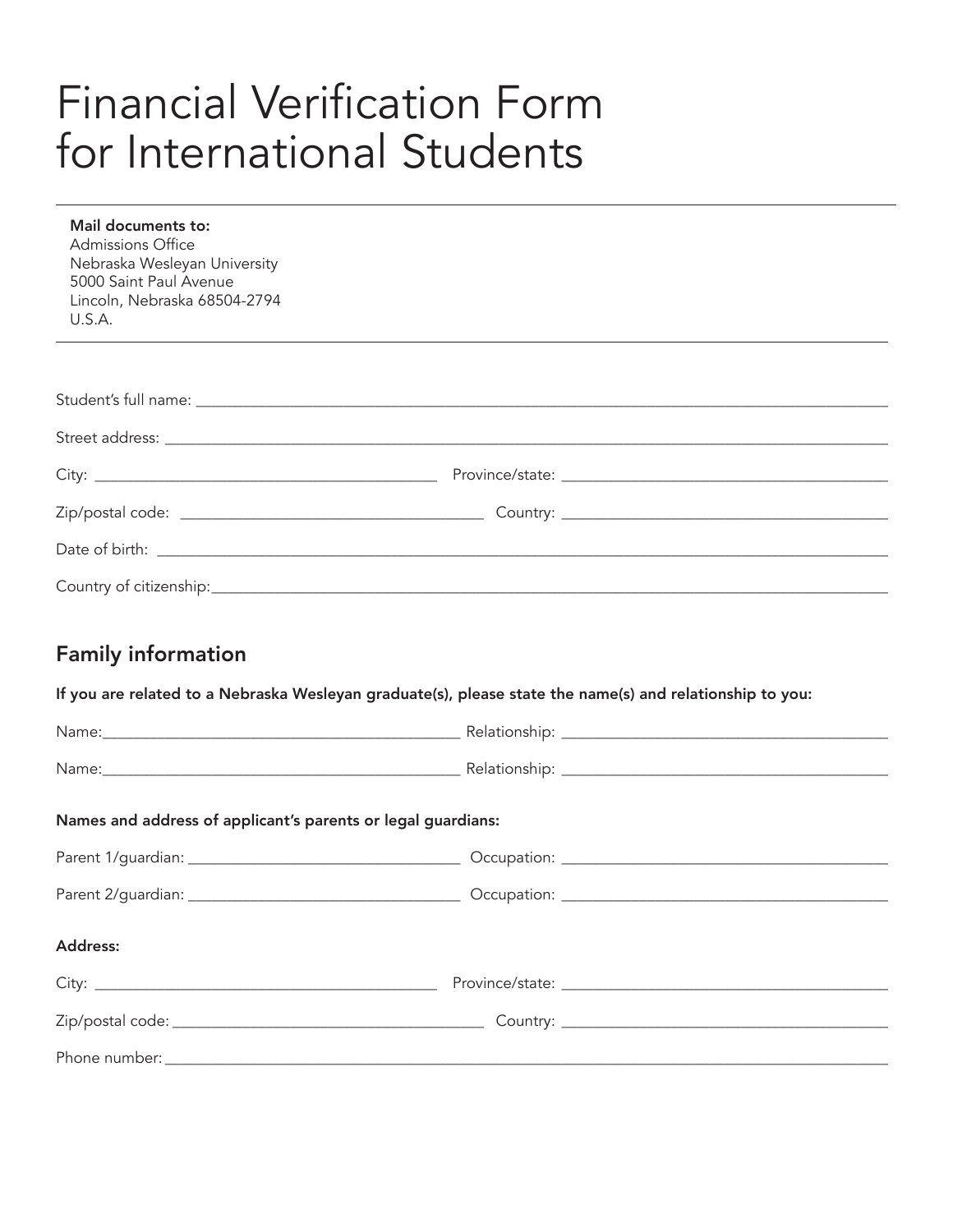## Sources of Funds

Please check all that apply and enter the guaranteed amount available from each source.

### Nebraska Wesleyan University scholarships

|                         | (Enter the total amount of NWU scholarships from your financial aid award letter.)                                                  |  |
|-------------------------|-------------------------------------------------------------------------------------------------------------------------------------|--|
| $\Box$ Personal savings | (Student is self-sufficient and is funding his or her education without family support.)                                            |  |
|                         |                                                                                                                                     |  |
| \$                      | _________________________________for each year of study at Nebraska Wesleyan University.                                            |  |
|                         | (The above amount must be certified by a bank or financial institution.)                                                            |  |
|                         |                                                                                                                                     |  |
| $\Box$ Family savings   |                                                                                                                                     |  |
|                         |                                                                                                                                     |  |
|                         |                                                                                                                                     |  |
|                         | for each year of study at Nebraska Wesleyan University.<br>(The above amount must be certified by a bank or financial institution.) |  |
|                         |                                                                                                                                     |  |
|                         |                                                                                                                                     |  |
| $\square$ Sponsor       |                                                                                                                                     |  |
|                         |                                                                                                                                     |  |
|                         |                                                                                                                                     |  |
|                         | for each year of study at Nebraska Wesleyan University.<br>(The above amount must be certified by a bank or financial institution.) |  |
|                         |                                                                                                                                     |  |
|                         |                                                                                                                                     |  |
|                         |                                                                                                                                     |  |
|                         |                                                                                                                                     |  |
|                         |                                                                                                                                     |  |